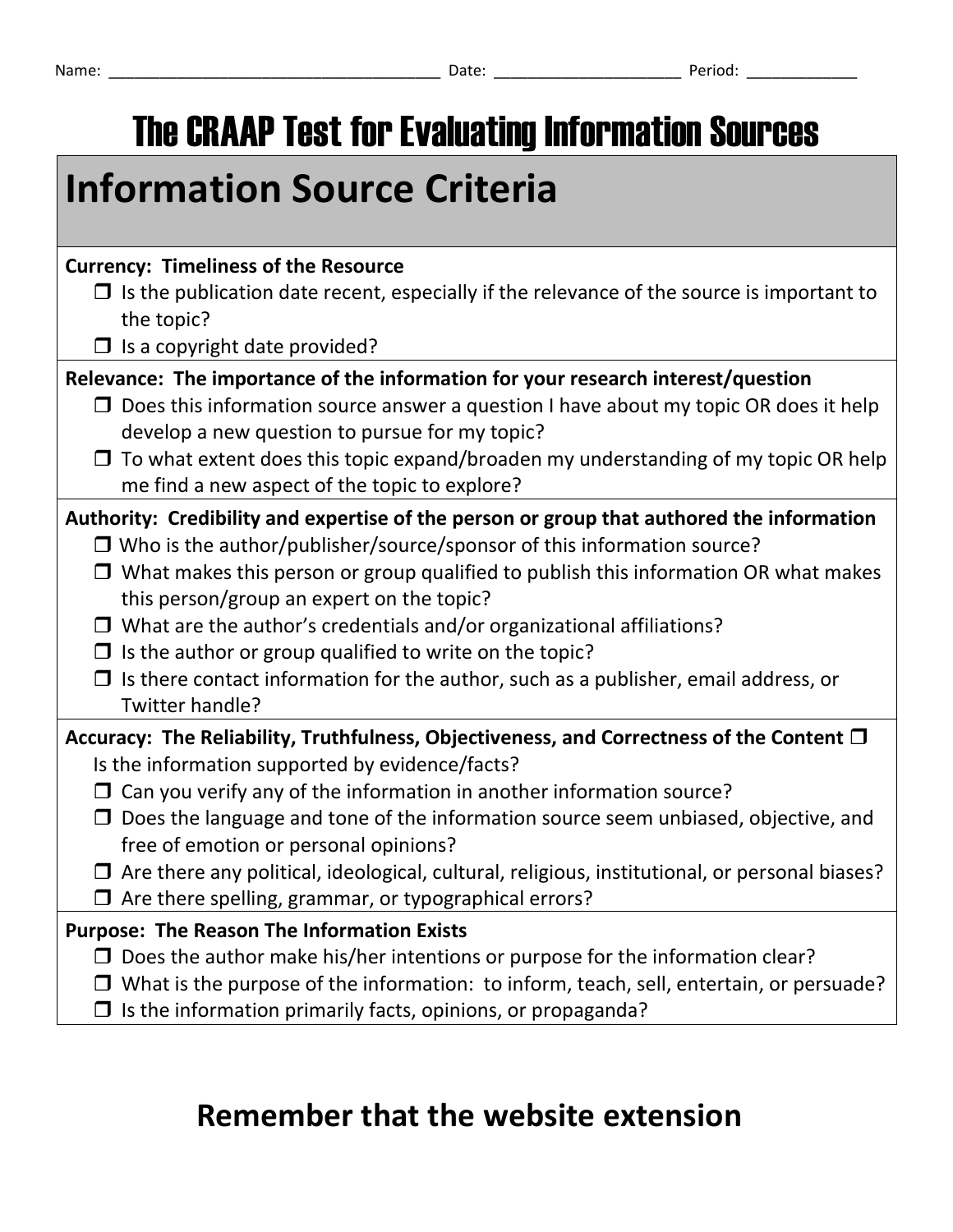## **(.org, .edu, .com, .gov, etc.) is NOT a guarantee of credibility!**

| Period:<br>Date:<br>Name:                                                                                                                                                                                                                                                                                                                                                     |                  |
|-------------------------------------------------------------------------------------------------------------------------------------------------------------------------------------------------------------------------------------------------------------------------------------------------------------------------------------------------------------------------------|------------------|
| <b>Information Source Criteria</b>                                                                                                                                                                                                                                                                                                                                            | <b>Rate The</b>  |
|                                                                                                                                                                                                                                                                                                                                                                               | <b>Source</b>    |
|                                                                                                                                                                                                                                                                                                                                                                               | 0, 1, 2, 3, 4, 5 |
| <b>Currency: Timeliness of the Resource</b>                                                                                                                                                                                                                                                                                                                                   |                  |
| $\Box$ Is the publication date recent, especially if the relevance of the source is<br>important to the topic?                                                                                                                                                                                                                                                                |                  |
| Is a copyright date provided?                                                                                                                                                                                                                                                                                                                                                 |                  |
| Relevance: The importance of the information for your research interest/question<br>$\Box$ Does this information source answer a question I have about my topic OR does<br>it help develop a new question to pursue for my topic?<br>To what extent does this topic expand/broaden my understanding of my<br>□<br>topic OR help me find a new aspect of the topic to explore? |                  |
| Authority: Credibility and expertise of the person or group that                                                                                                                                                                                                                                                                                                              |                  |
| authored the information                                                                                                                                                                                                                                                                                                                                                      |                  |
| $\Box$ Who is the author/publisher/source/sponsor of this information source?<br>$\Box$ What makes this person or group qualified to publish this information OR                                                                                                                                                                                                              |                  |
| what makes this person/group an expert on the topic?                                                                                                                                                                                                                                                                                                                          |                  |
| $\Box$ What are the author's credentials and/or organizational affiliations?                                                                                                                                                                                                                                                                                                  |                  |
| Is the author or group qualified to write on the topic?                                                                                                                                                                                                                                                                                                                       |                  |
| Is there contact information for the author, such as a publisher, email                                                                                                                                                                                                                                                                                                       |                  |
| address, or Twitter handle?                                                                                                                                                                                                                                                                                                                                                   |                  |
| Accuracy: The Reliability, Truthfulness, Objectiveness, and Correctness                                                                                                                                                                                                                                                                                                       |                  |
| of the Content                                                                                                                                                                                                                                                                                                                                                                |                  |
| $\Box$ Is the information supported by evidence/facts?                                                                                                                                                                                                                                                                                                                        |                  |
| Can you verify any of the information in another information source?<br>□<br>Does the language and tone of the information source seem unbiased,<br>□                                                                                                                                                                                                                         |                  |
| objective, and free of emotion or personal opinions?                                                                                                                                                                                                                                                                                                                          |                  |
| Are there any political, ideological, cultural, religious, institutional, or                                                                                                                                                                                                                                                                                                  |                  |
| personal biases?                                                                                                                                                                                                                                                                                                                                                              |                  |
| Are there spelling, grammar, or typographical errors?                                                                                                                                                                                                                                                                                                                         |                  |
| <b>Purpose: The Reason The Information Exists</b>                                                                                                                                                                                                                                                                                                                             |                  |
| Does the author make his/her intentions or purpose for the information                                                                                                                                                                                                                                                                                                        |                  |
| clear?                                                                                                                                                                                                                                                                                                                                                                        |                  |
| What is the purpose of the information: to inform, teach, sell, entertain, or<br>persuade?                                                                                                                                                                                                                                                                                    |                  |
| Is the information primarily facts, opinions, or propaganda?                                                                                                                                                                                                                                                                                                                  |                  |